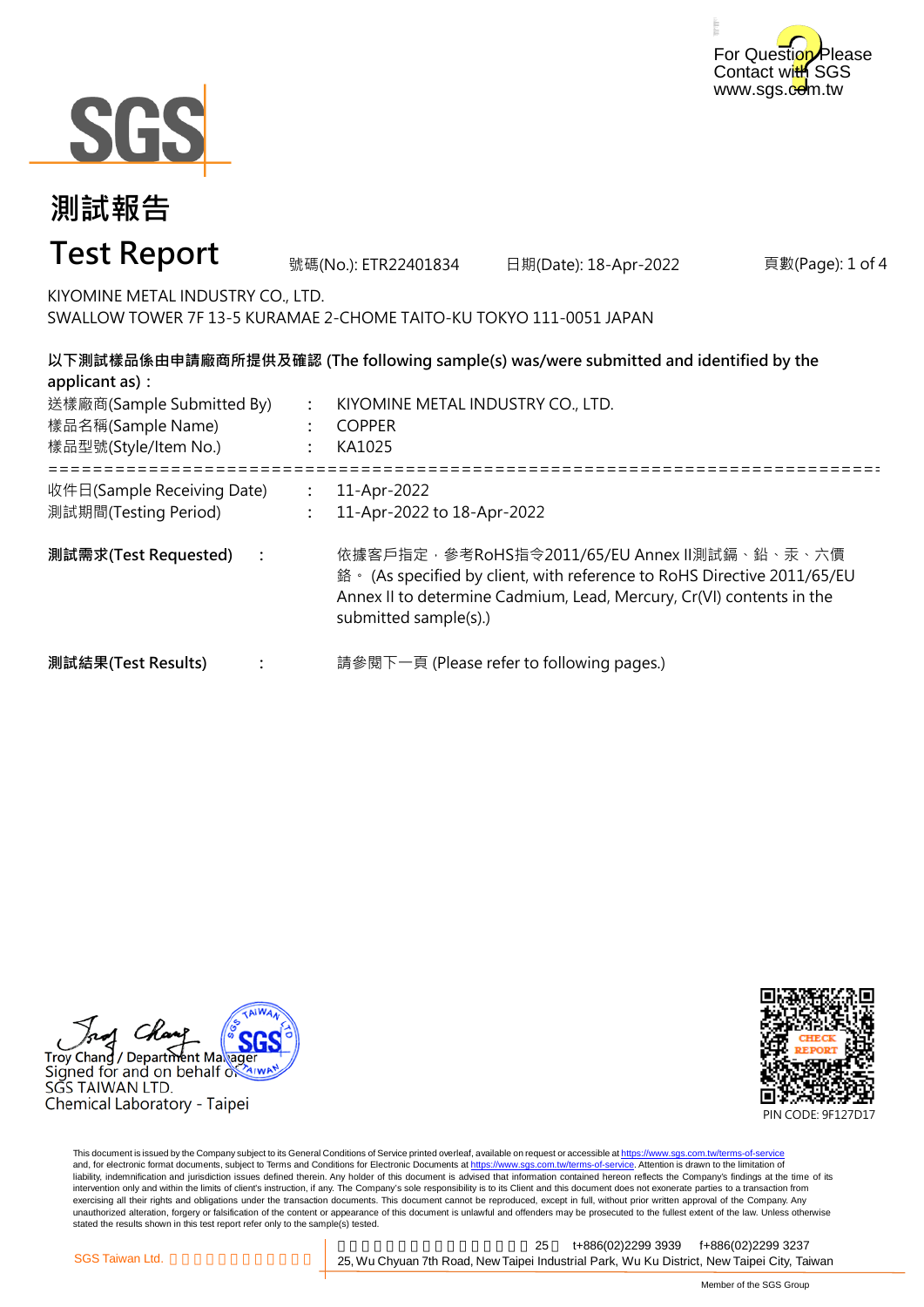

# **測試報告**

### **Test Report**

號碼(No.): ETR22401834 日期(Date): 18-Apr-2022 頁數(Page): 2 of 4

KIYOMINE METAL INDUSTRY CO., LTD. SWALLOW TOWER 7F 13-5 KURAMAE 2-CHOME TAITO-KU TOKYO 111-0051 JAPAN

### **測試部位敘述 (Test Part Description)**

No.1 **:** 銅色金屬 (COPPER COLORED METAL)

#### **測試結果 (Test Results)**

| 測試項目                                  | 測試方法                                                                   | 單位           | <b>MDL</b> | 結果       |
|---------------------------------------|------------------------------------------------------------------------|--------------|------------|----------|
| (Test Items)                          | (Method)                                                               | (Unit)       |            | (Result) |
|                                       |                                                                        |              |            | No.1     |
| 鎘 (Cd) (Cadmium (Cd)) (CAS No.: 7440- | 參考IEC 62321-5: 2013, 以感應耦合電漿發射光                                        | mg/kg        | 2          | n.d.     |
| $43-9$                                | 譜儀分析。(With reference to IEC 62321-5:                                   |              |            |          |
|                                       | 2013, analysis was performed by ICP-OES.)                              |              |            |          |
|                                       | 鉛 (Pb) (Lead (Pb)) (CAS No.: 7439-92-1) 參考IEC 62321-5: 2013,以感應耦合電漿發射光 | mg/kg        | 2          | 21.3     |
|                                       | 譜儀分析。(With reference to IEC 62321-5:                                   |              |            |          |
|                                       | 2013, analysis was performed by ICP-OES.)                              |              |            |          |
| 汞 (Hg) (Mercury (Hg)) (CAS No.: 7439- | 參考IEC 62321-4: 2013+ AMD1: 2017, 以感應耦                                  | mg/kg        | 2          | n.d.     |
| $97-6$                                | 合電漿發射光譜儀分析。(With reference to IEC                                      |              |            |          |
|                                       | 62321-4: 2013+ AMD1: 2017, analysis was                                |              |            |          |
|                                       | performed by ICP-OES.)                                                 |              |            |          |
| 六價鉻 (Hexavalent Chromium) Cr(VI)      | 參考IEC 62321-7-1: 2015, 以紫外光-可見光分光                                      | $\mu q/cm^2$ | 0.1        | n.d.     |
| $(CAS No.: 18540-29-9)$ (#2)          | 光度計分析。(With reference to IEC 62321-7-1:                                |              |            |          |
|                                       | 2015, analysis was performed by UV-VIS.)                               |              |            |          |

#### **備註(Note):**

1. mg/kg = ppm;0.1wt% = 0.1% = 1000ppm

2. MDL = Method Detection Limit (方法偵測極限值)

- 3. n.d. = Not Detected (未檢出) ; 小於MDL / Less than MDL
- 4. (#2) =

a. 當六價鉻結果大於0.13 μg/cm<sup>2</sup>,表示樣品表層含有六價鉻。(The sample is positive for Cr(VI) if the Cr(VI) concentration is greater than 0.13 µg/cm². The sample coating is considered to contain Cr(VI).) b. 當六價鉻結果為n.d. (濃度小於0.10 μg/cm<sup>2</sup>), 表示表層不含六價鉻。(The sample is negative for Cr(VI) if Cr(VI) is n.d. (concentration less than 0.10 µg/cm²). The coating is considered a non-Cr(VI) based coating) c. 當六價鉻結果介於 0.10 及 0.13 µg/cm² 時,無法確定塗層是否含有六價鉻。(The result between 0.10 µg/cm² and 0.13 µg/cm² is considered to be inconclusive - unavoidable coating variations may influence the determination.)

This document is issued by the Company subject to its General Conditions of Service printed overleaf, available on request or accessible at https://www.sgs.com.tw/terms-of-service and, for electronic format documents, subject to Terms and Conditions for Electronic Documents at https://www.sgs.com.tw/terms-of-service. Attention is drawn to the limitation of liability, indemnification and jurisdiction issues defined therein. Any holder of this document is advised that information contained hereon reflects the Company's findings at the time of its intervention only and within the limits of client's instruction, if any. The Company's sole responsibility is to its Client and this document does not exonerate parties to a transaction from exercising all their rights and obligations under the transaction documents. This document cannot be reproduced, except in full, without prior written approval of the Company. Any unauthorized alteration, forgery or falsification of the content or appearance of this document is unlawful and offenders may be prosecuted to the fullest extent of the law. Unless otherwise stated the results shown in this test report refer only to the sample(s) tested.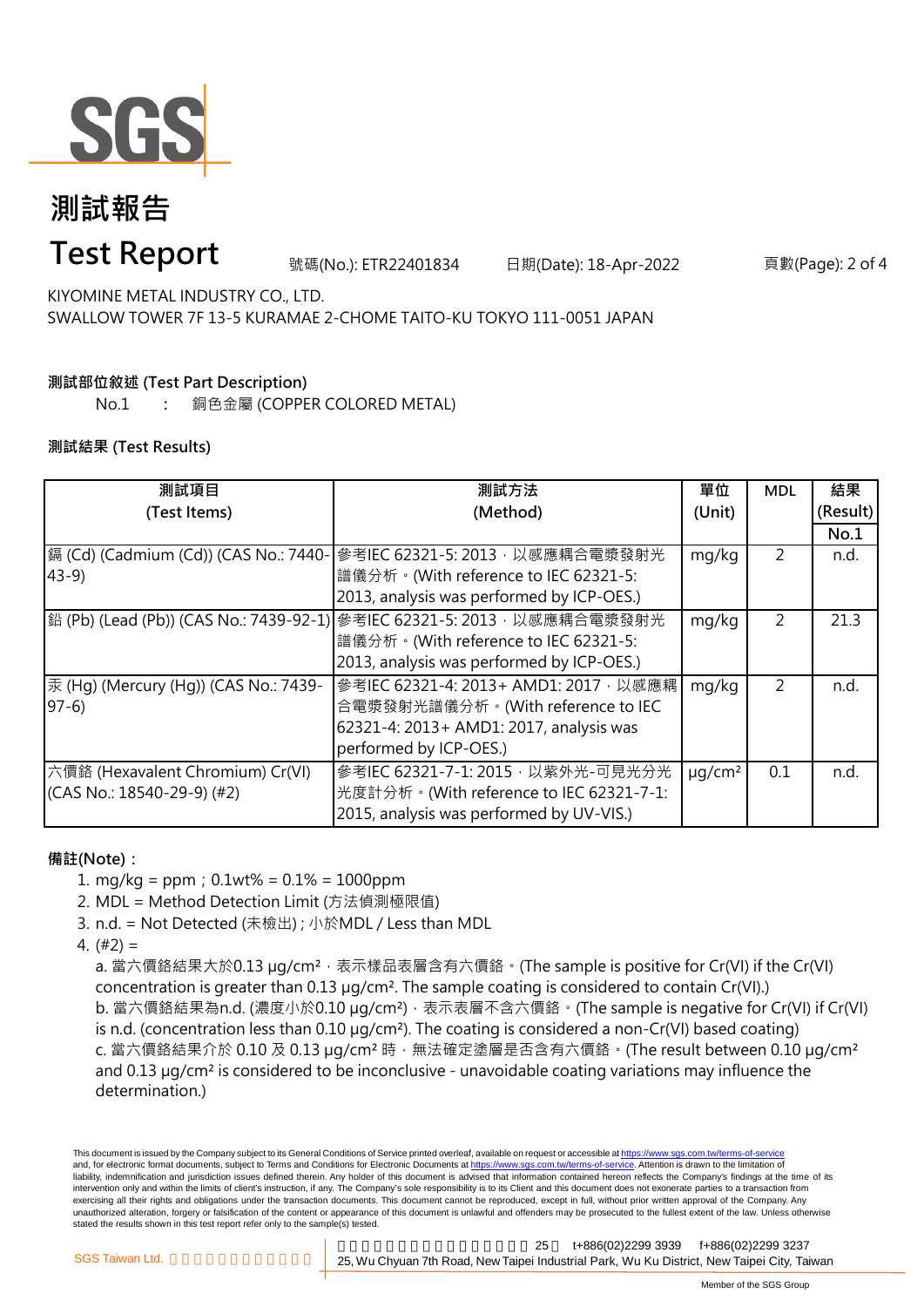

## **測試報告 Test Report**

號碼(No.): ETR22401834 日期(Date): 18-Apr-2022 頁數(Page): 3 of 4

KIYOMINE METAL INDUSTRY CO., LTD. SWALLOW TOWER 7F 13-5 KURAMAE 2-CHOME TAITO-KU TOKYO 111-0051 JAPAN

#### **重金屬流程圖 / Analytical flow chart of Heavy Metal**

根據以下的流程圖之條件,樣品已完全溶解。(六價鉻測試方法除外)

These samples were dissolved totally by pre-conditioning method according to below flow chart. ( $Cr^{6+}$  test method excluded)



This document is issued by the Company subject to its General Conditions of Service printed overleaf, available on request or accessible at https://www.sgs.com.tw/terms-of-service and, for electronic format documents, subject to Terms and Conditions for Electronic Documents at https://www.sgs.com.tw/terms-of-service. Attention is drawn to the limitation of liability, indemnification and jurisdiction issues defined therein. Any holder of this document is advised that information contained hereon reflects the Company's findings at the time of its intervention only and within the limits of client's instruction, if any. The Company's sole responsibility is to its Client and this document does not exonerate parties to a transaction from exercising all their rights and obligations under the transaction documents. This document cannot be reproduced, except in full, without prior written approval of the Company. Any<br>unauthorized alteration, forgery or falsif stated the results shown in this test report refer only to the sample(s) tested.